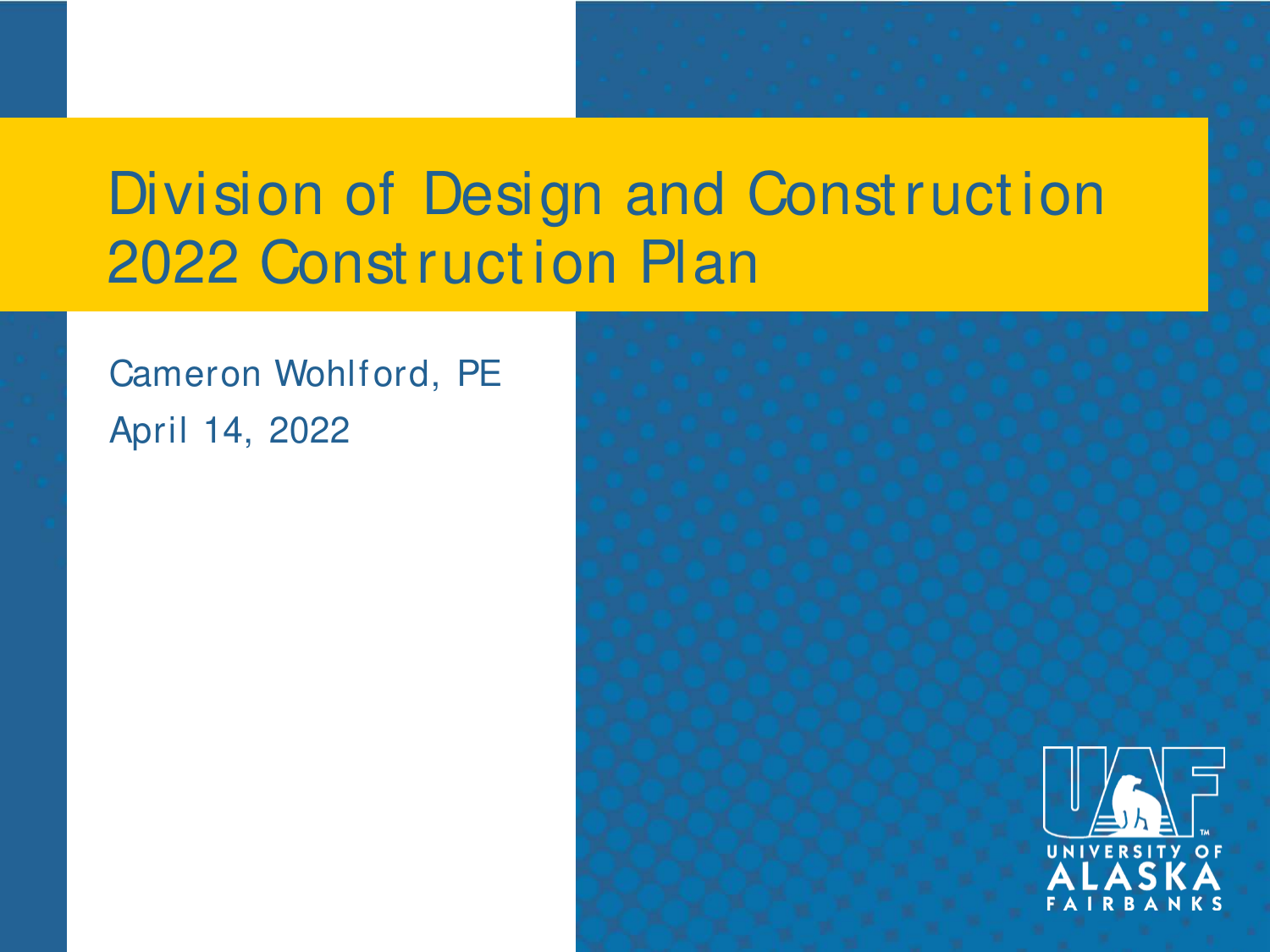#### 2022 Construction Priorities

*Focus on Student Success through Modernization, Life Safety, and tackling our Deferred Renewal backlog*

*Strengthen Leadership in Alaska Native and Indigenous programs*

*Achieve Tier 1 Research Status*







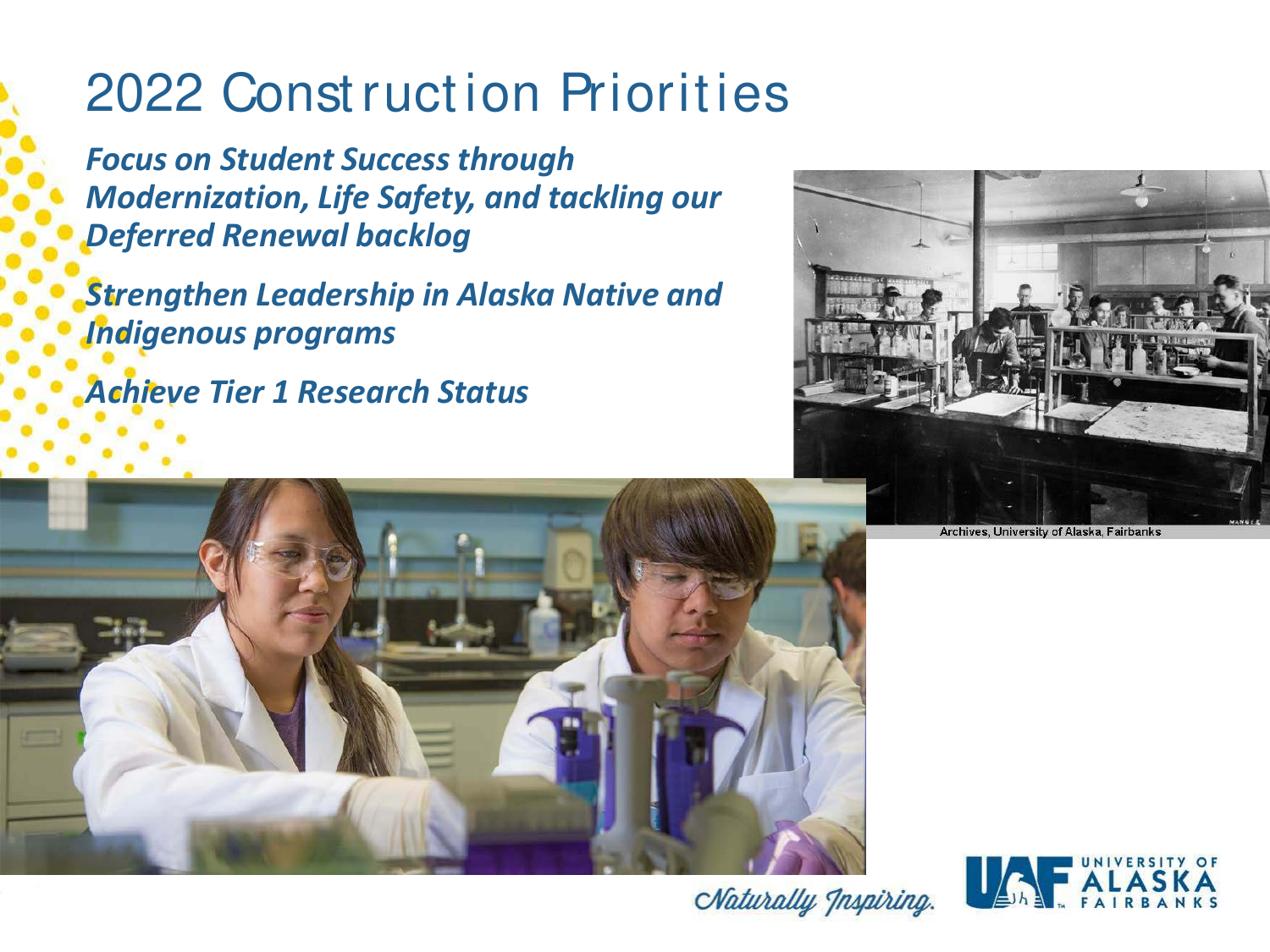## Const ruct ion Challenges for UAF

Lack of capital funding for Deferred Renewal, requiring reallocation of operating **funds for emergent needs.**

• **Average facility age over 40 years old, serving modern research and changing student pedagogies**

• **Sharp desire to replace buildings unmatched by capital funding in a economy with extreme pressures on inflation, labor, and material availability.**





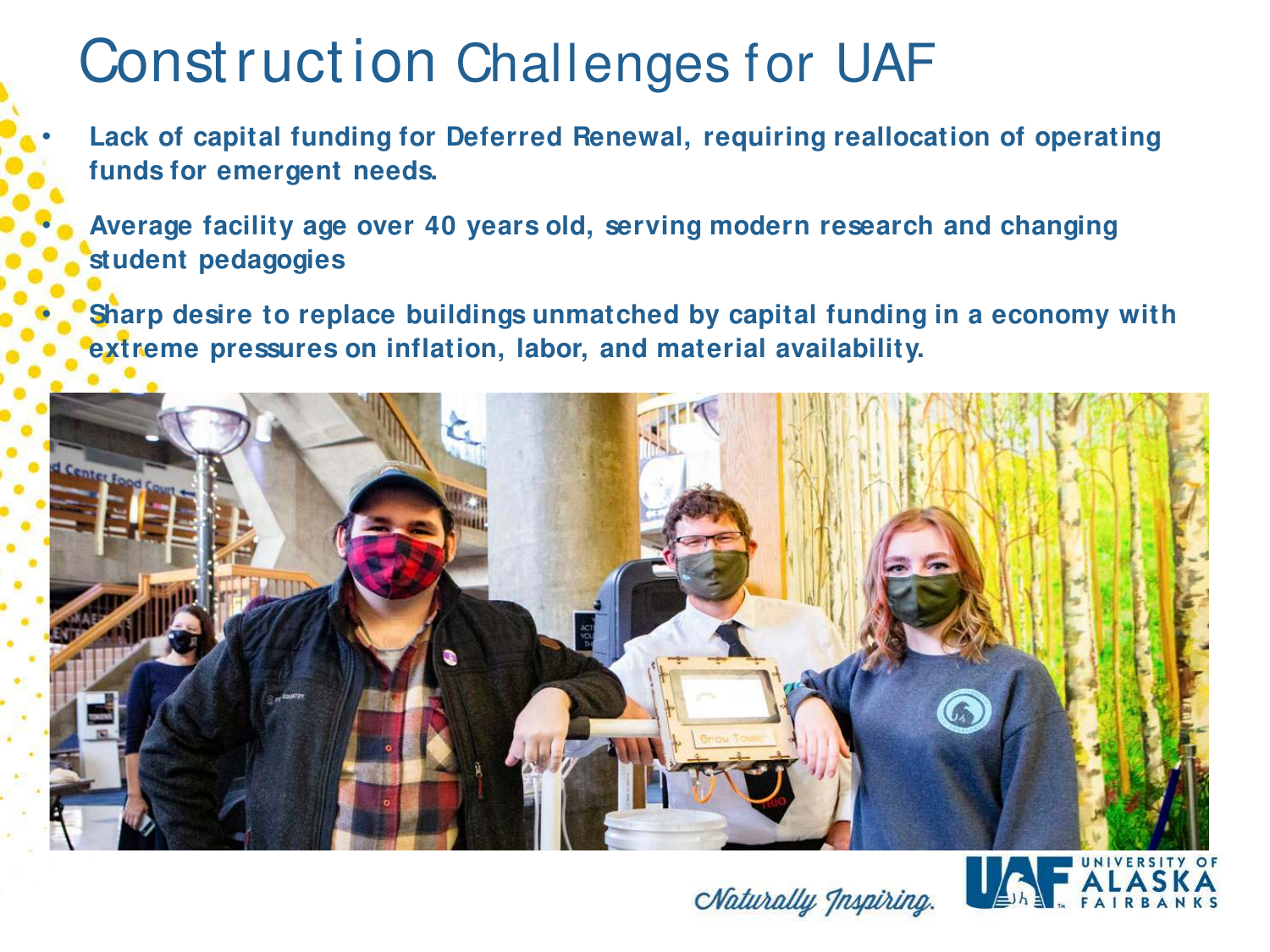## 2022 Const ruct ion Proj ect s-in-Progress

**Schaible Auditorium Improvements: Trost Construction is renewing the** seating, lighting, and finishes in the most heavily used classroom at UAF, Schaible Auditorium. The project will also install new audio/ video technology and improve ventilation air exchange.

**MBS Medium Volt Feeder Replacement:** Fullford Electric is under contract to convert the MBS dormitories from 4160v feeders to 12,470v feeders.

• **Patty Center Swim Team Lockers and Public Restrooms**: Cygnet Const ruct ion is renewing finishes, lighting, ventilation, and fixtures in the UAF Nanooks . Swim Team lockers and two public rest rooms need the Patty Cent er Gymnasium.

• **Atkinson Lift Station Replacement**: Aaron Plumbing and Heating is replacing the aged-out lift station pumps in t he At kinson Power Plant .





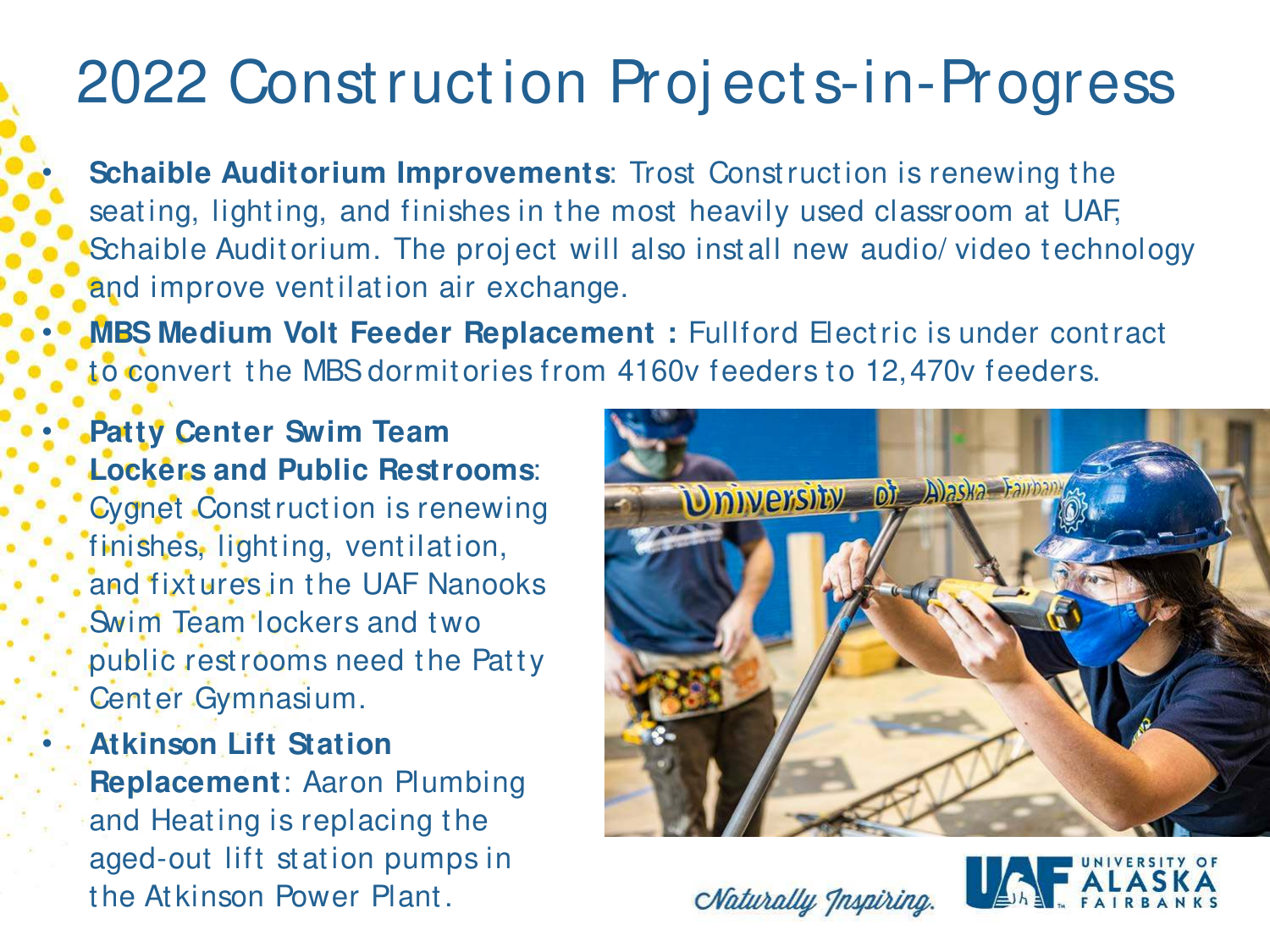## 2022 Const ruct ion Proj ect s-Bidding

- Wickersham Hall Renewal: Renovate Wickersham Hall finishes, toilet rooms, and ext erior windows.
	- **SRC Basketball Hoops:** Install new hoops on the west side of the SRC facility.
	- **O' Neill Roof Replacement:** Replace the roof on O' Neill building with a new EPDM membrane.
	- **Butrovich Chiller Replacement:** Five chillers will be replaced to increase reliability



- **Botanical Garden Pathway: Create** an ADA compliant , eye-cat ching pat hway along the gardens.
- **Hess Village Force Main Replacement:** Install a new force main and gravity lines from Hess Village to North Chandalar.
- **Chapman Classroom HRVs: Provide** HRVs in four classrooms in Chapman to improve ventilation rates.

Naturally Inspiring

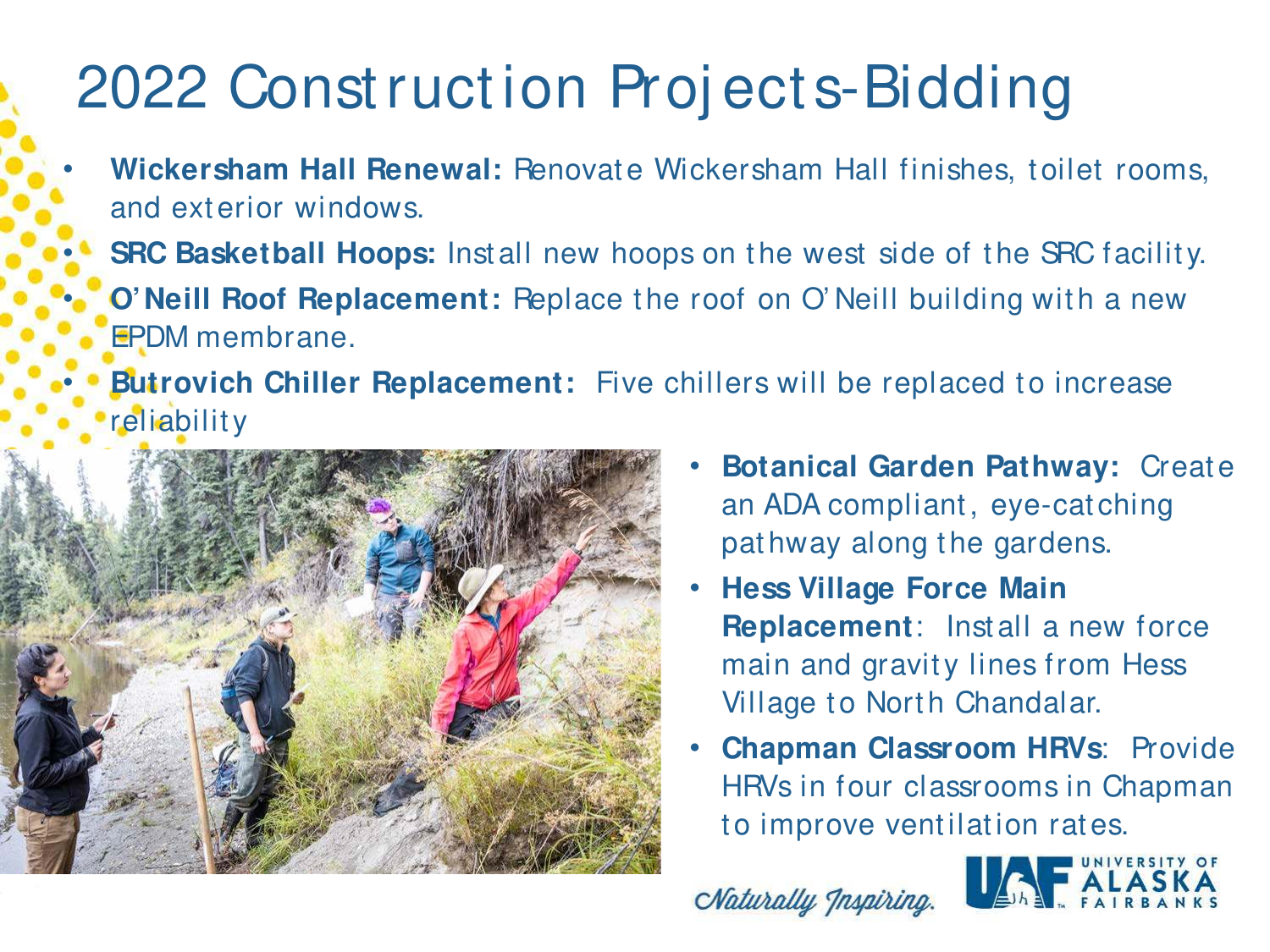# 2022 Const ruct ion Proj ect s-Bidding

- **Kuskokwim Campus Improvements: Sackett Hall kitchen exhaust fan** replacement, cultural center exterior painting.
	- **Duckering Fire Alarm:** Replace the outdate fire alarm system and remove fire dampers no longer required in the building code.



- **Bristol Bay Exterior Improvements:** Install a snow melt syst em, upgrade ADA sidewalks and parking, improve drainage around the building.
- **Wood Center Subgrade Waterproofing: Remove and** replace sidewalks and inst all a water proofing membrane on the north wall of Wood Center. Includes a new set of met al st airs.

Naturally Inspiring

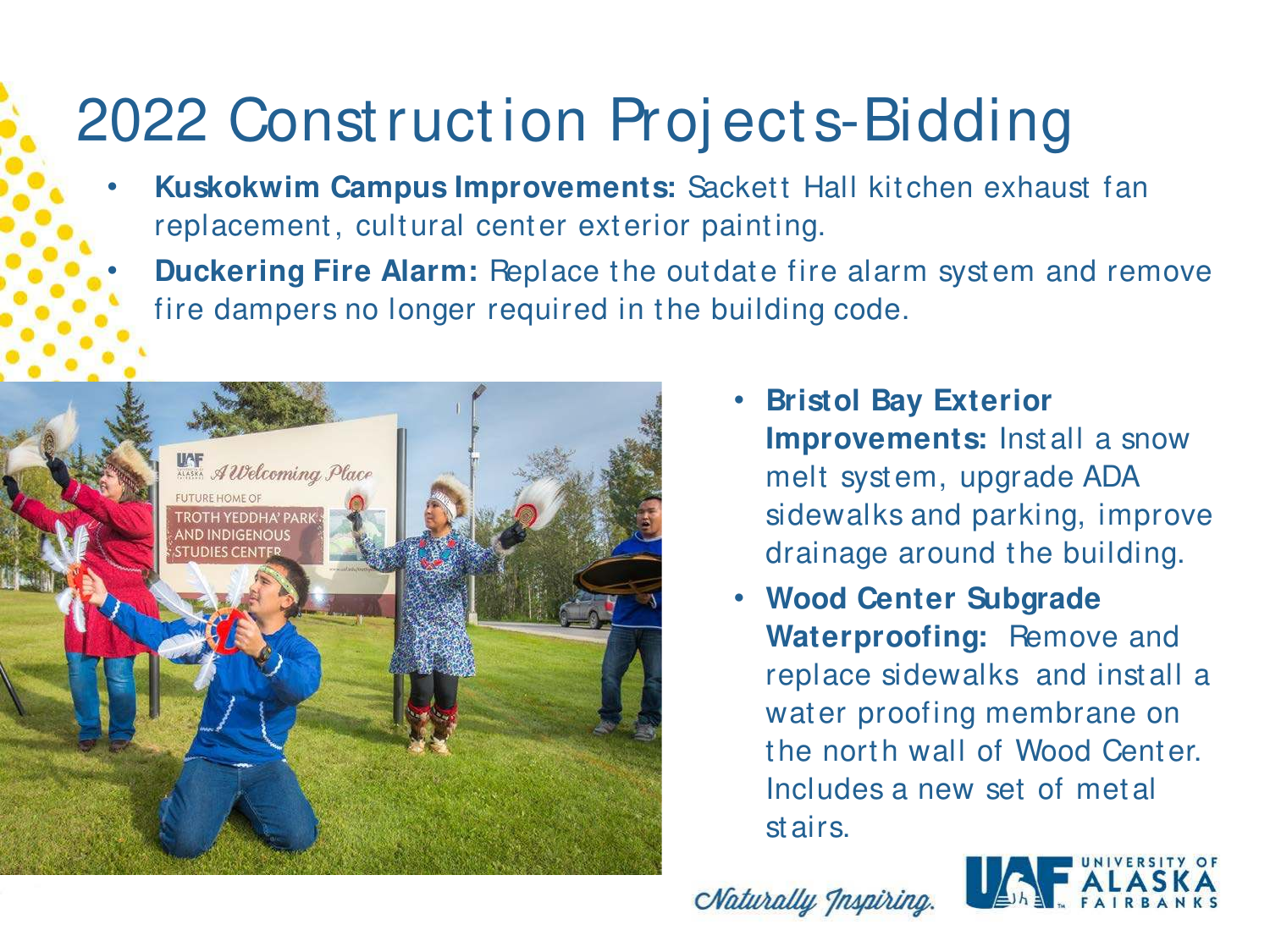#### **Project in Design** (construction pending final funding)

- **Major Deferred Renewal:** Highest priority renewal projects include Moore and Bartlett Hall Modernization, Life Safety/Fire Alarm system replacement (campus wide), Salisbury Code Corrections, Patty Pool Code Corrections, and many more.
- **Rasmuson Library Student Success Center:** Repurpose the 6<sup>th</sup> floor of the library for a new UAF Student Success Center that centralizes advising, academic coaching, career services, testing, and academic cent ers for writing, math, and communications.

• **Troth Yeddha Indigenous Studies Center:** New academic and research facility to support growth in Alaska Native and Indigenous programs. Facility located between the Museum and Reichardt.





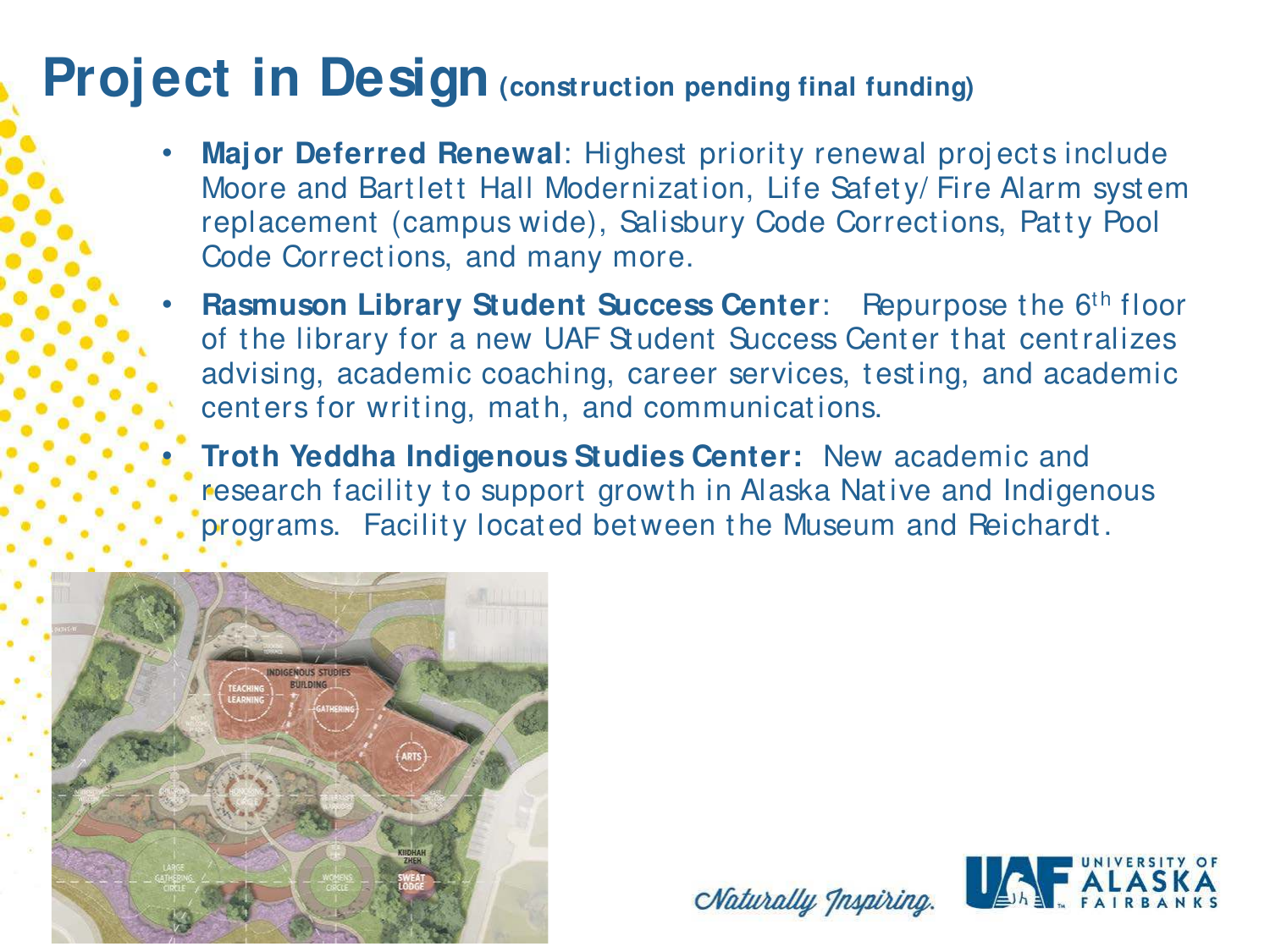#### **Project in Design** (construction pending final funding)

- **UAF Arctic Emergency Services Center of Excellence:** The cent er will be a facility for emergency services training, workforce development, and technology improvement for the state of Alaska and beyond.
	- **Seward Marine Center Dock Replacement:** Replace the aged-out dock and logistics facilities to support the R/V Sikuliaq and other research vessels.



Naturally Inspiring